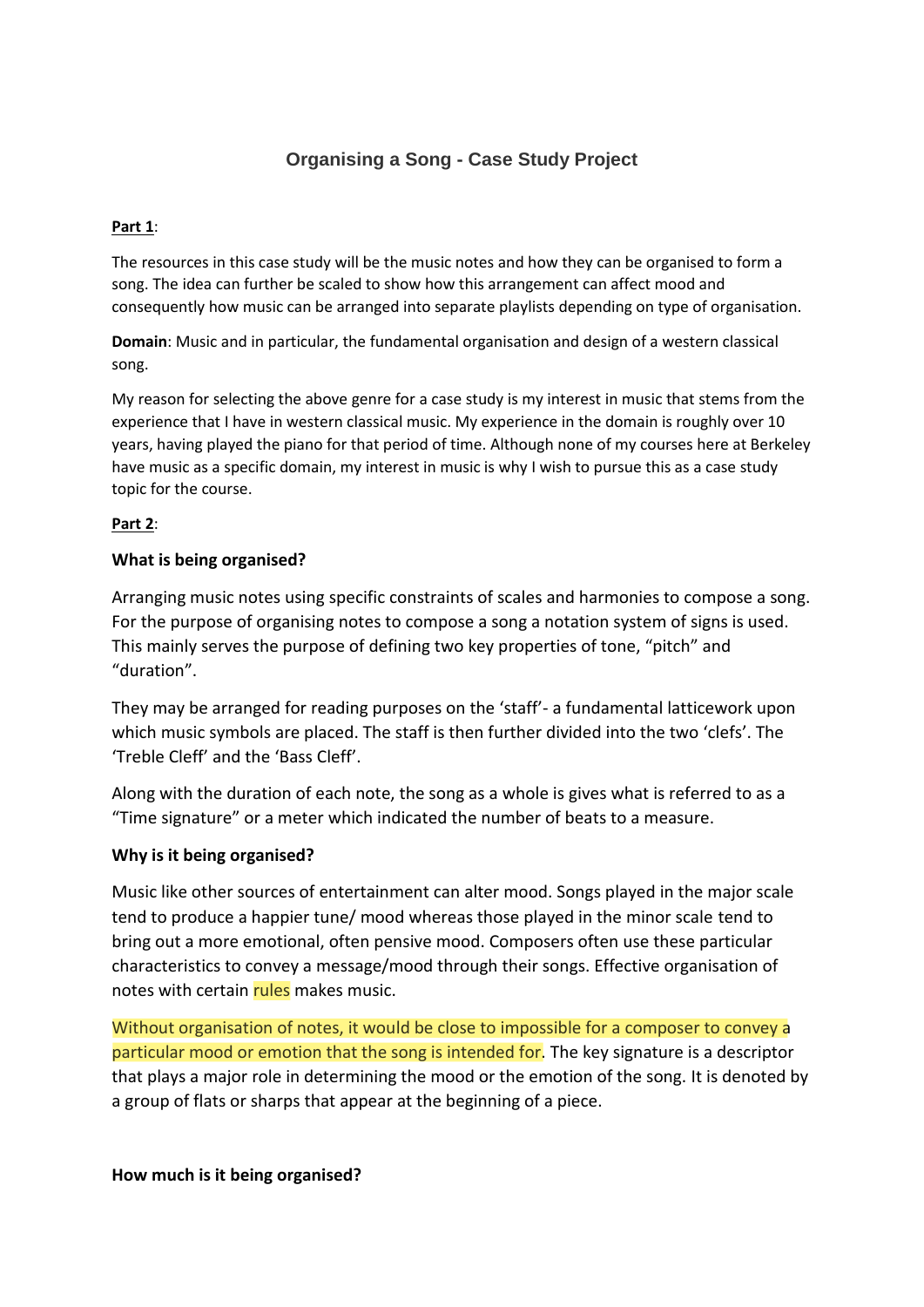The question of how much is being organised is often left to the composer, and his/her expertise in the area. Some songs have a more **complex structure** than others. A tonal system is usually in place with specific chord progressions or harmonic progressions that govern the song and are very easily identifiable. There are two fundamental aspects to a song, the pitch-"what note must be played" and the duration-"how long must it be played"

**Pitch**: A single letter sign at the beginning of the staff, indicates the pitch of the tone. They can be of two types- the treble clef and the base clef. The notes are then arranged on the staff for the primary purpose of writing music.

**Duration**: Along with knowing what note needs to be played, a key component of music is "How long the note must be sustained".

Not only does an artist need to know how long to hold a note but also how long should a duration of silence be maintained. Silence in music is indicated by a "rest".

The various notes are: Whole note, half note, Quarter note, Eighth notes and sixteenth notes. For every note in music there exists a rest of the same value.

The organisation of music is like math- two half notes form a whole and two sixteenth notes form an eighth note.

**Time Signatures**: The time signature of a composition will appear at the start of the song, and is depicted using two numbers. The upper number indicates how many beats to a measure, whereas the lower number depicts which type of note will receive one beat.

**Accents:** The style of playing or "finesse" is added to a song using various *descriptors* to the song. They may be certain notations that indicate that a note must be played louder than the rest. They may be indicated using certain keywords like "Crescendo" which indicate a gradual increase in loudness of the notes being played. The "Diminuendo" on the other hand does the opposite, gradually decreasing the loudness of the notes played as the song progresses.

# **When is it being organised?**

Notes to compose a song are organised when the song is written. However, most famous songs composed by great artists, are often modified to add particular variations to the song, thus forming in an iterative fashion new versions of the original piece.

Another way to look at this is, while the song on the whole is given a time signature, the presence of certain keywords placed within the song can change the "tempo" or the "pace" or even the mood of the song.

# **How (or by whom) is it being organised?**

When composing a song notes are organised into a particular time-frame that can be looked at as a constraint in the organising system. The staff is also divided by a vertical stroke that defines a "measure" within which the notes are written and each measure must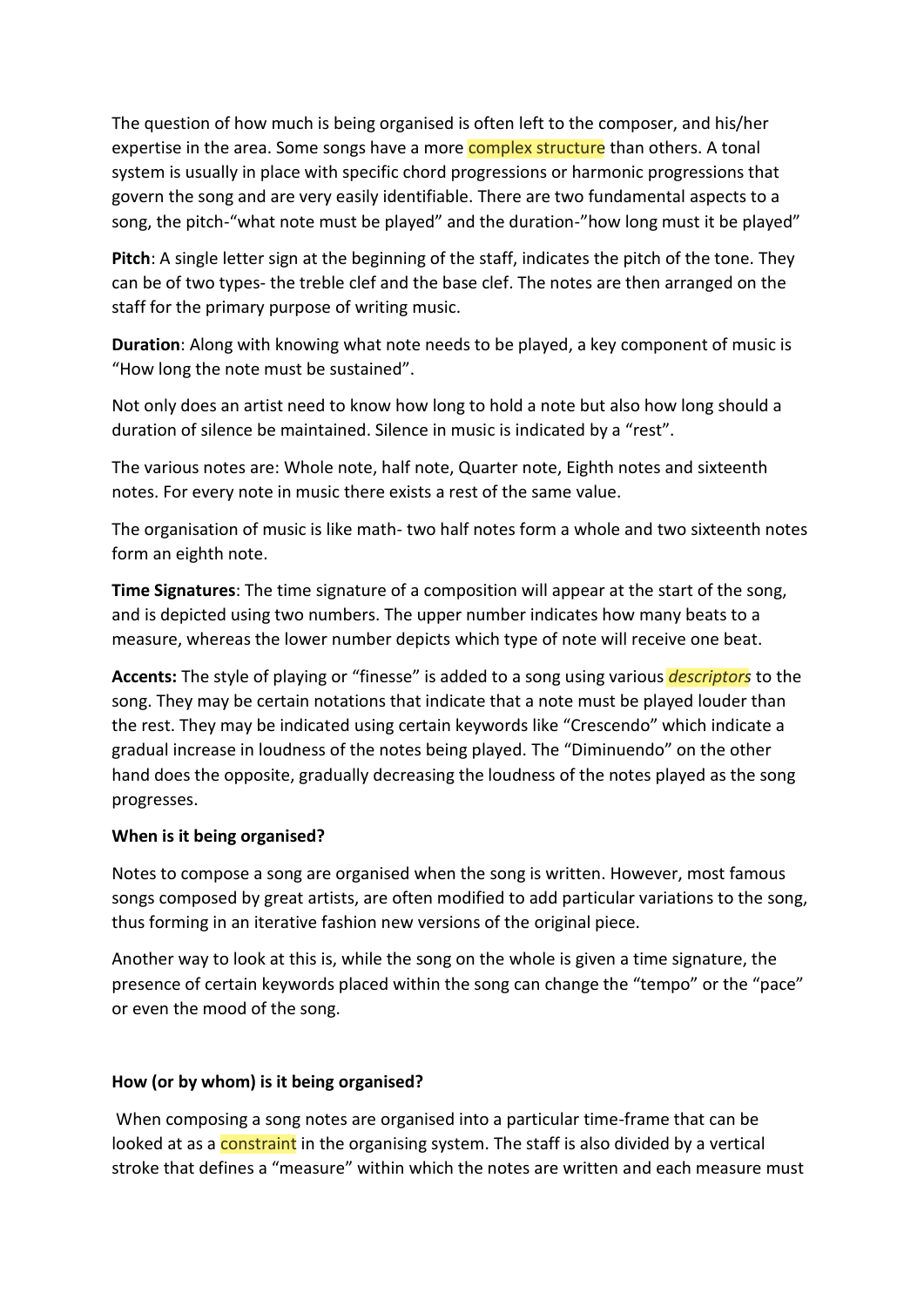satisfy the time signature. The various timings for songs may be 3:4, 6:8, 4:4 etc. The timing of the song defines its structure. Each note itself has a specific time for which it must be held while playing the tune.

While the song is written by the composer himself the artist or the person who eventually plays the song often adds his/her own elements to the song personalizing it or customizing it to suit his/her preferences.

# **Part 3**:

# **Artefacts or Supporting Materials:**

Tutorial on composition of a song, that support the concepts described in the case study.

The artefact document depicts how each of the concepts described above come together when composing a song.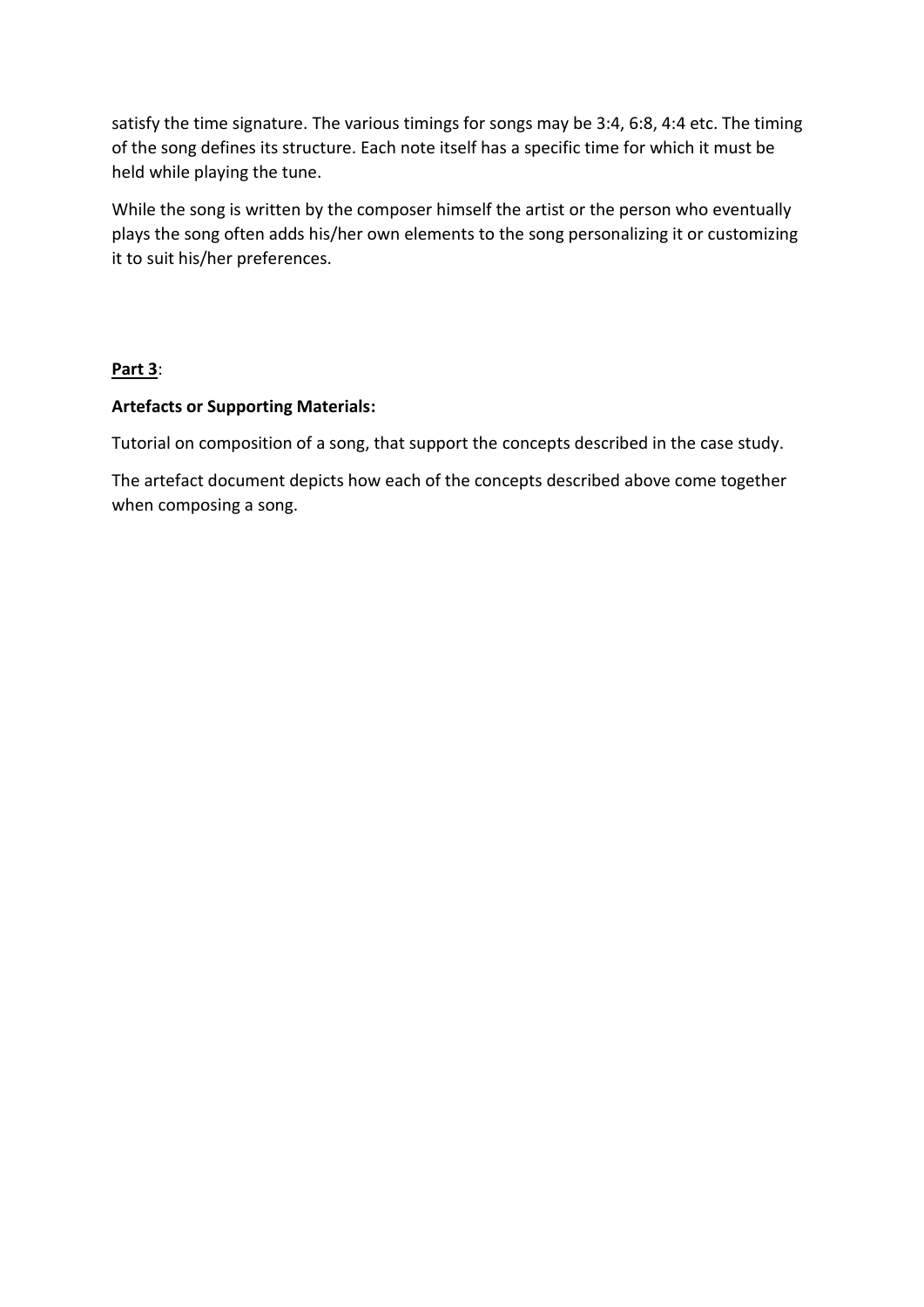# **202 Case Study Artefact**

# **Tutorial**

Musical Notation:

**Staff:**



Pitch:

The above image depicts the staff, lines indicating where the notes will be organised. The upper notation is known as the "Treble cleff" and the lower is the "Bass cleff".

Duration: This indicates how long a particular note needs to be held.





Each note above indicates the duration for which a note in music is sustained as mentioned in the case study.

For each note depicted above there also exists and equal valued "rest", which is indicative of silence.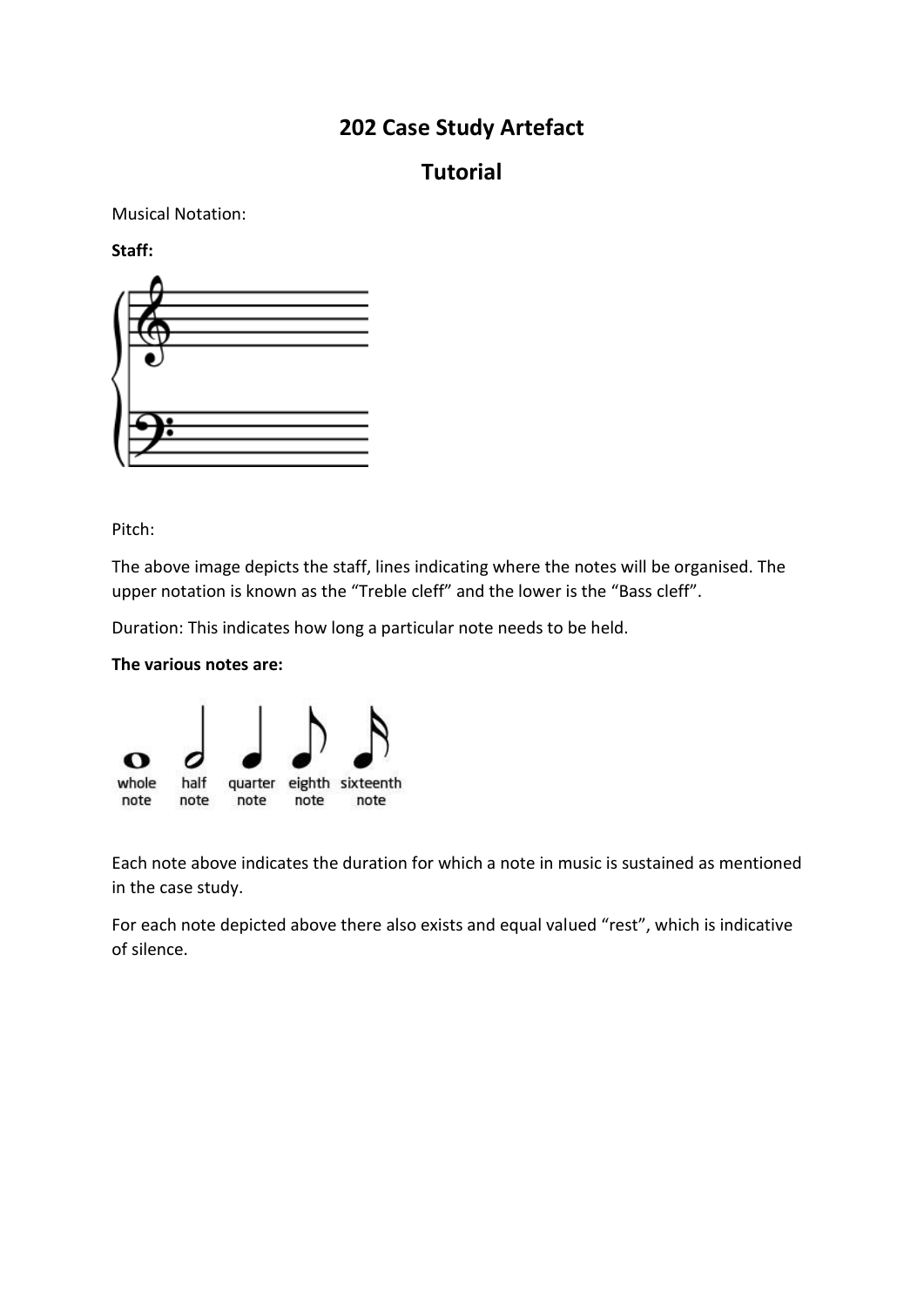

### **Time Signatures:**

The number of beats per measure of the song is given by the time signature and is depicted by numbers at the start of the song.

For example a song with a time signature of 4/4 has 4 quarter notes per measure or per bar and a time signature of ¾ has 3 quarter notes per measure.

|                | 2 Beats per bar |  |  | 1 2 1 2 1 2 1 2 1 2 1 2 |  |  |  |  |                                 |  |  |
|----------------|-----------------|--|--|-------------------------|--|--|--|--|---------------------------------|--|--|
|                | 3 Beats per bar |  |  | 1 2 3 1 2 3 1 2 3 1 2 3 |  |  |  |  |                                 |  |  |
| OR $\mathbf c$ | 4 beats per bar |  |  |                         |  |  |  |  | 1 2 3 4 1 2 3 4 1 2 3 4 1 2 3 4 |  |  |

The "C" in the above image is known as common time and is just another notation for the 4/4 time signature. The four at the bottom indicates the "type of note" that will receive that value. So a 4 indicates a quarter, hence there will be four quarter notes per bar in the 4/4 time signature.

# **Accents/Note Descriptors:**

As shown in the image the dot notation after the note indicates that although the note itself is a quarter, it must be held for half more than its value. Therefore the note is now valued at one and a half beats while a second dot adds half the value of the previous notation or the first dot.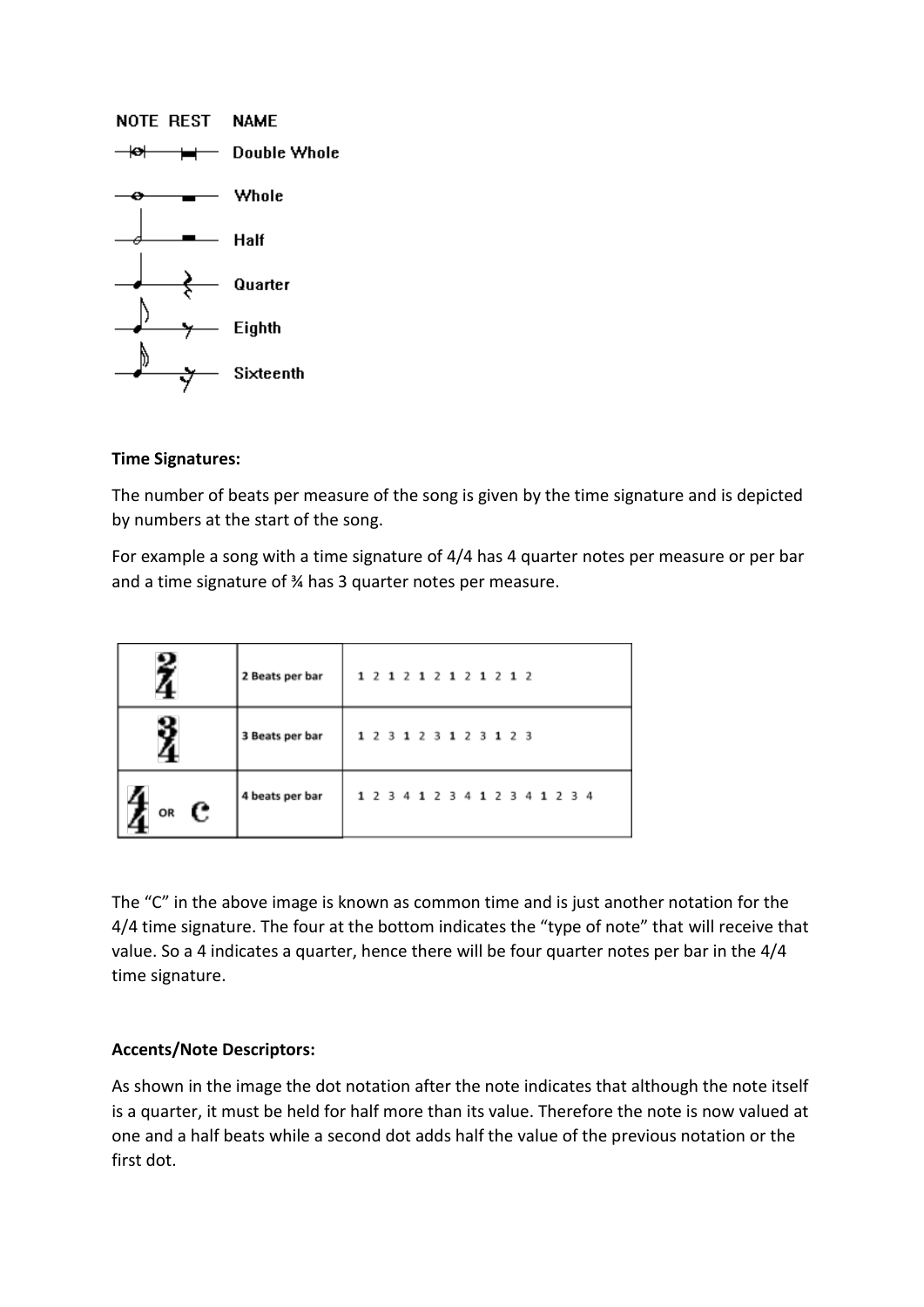

# **Music is organised like math:**

As stated in the case study, just like in math where two halves make a whole, two quarters in music make a half note. The same concept is followed for rest values.



# **Key signatures:**

The key signature is a group of sharps or flats at the beginning of each line of the staff that indicates the scale that the song must be played in. Each sharp indicates that the specific note must be raised a half value throughout the song unless stated otherwise within the song with the indication of a natural sign. The Flat on the other hand indicates that the note must be lowered by a half value throughout the song. The scale could be major or minor.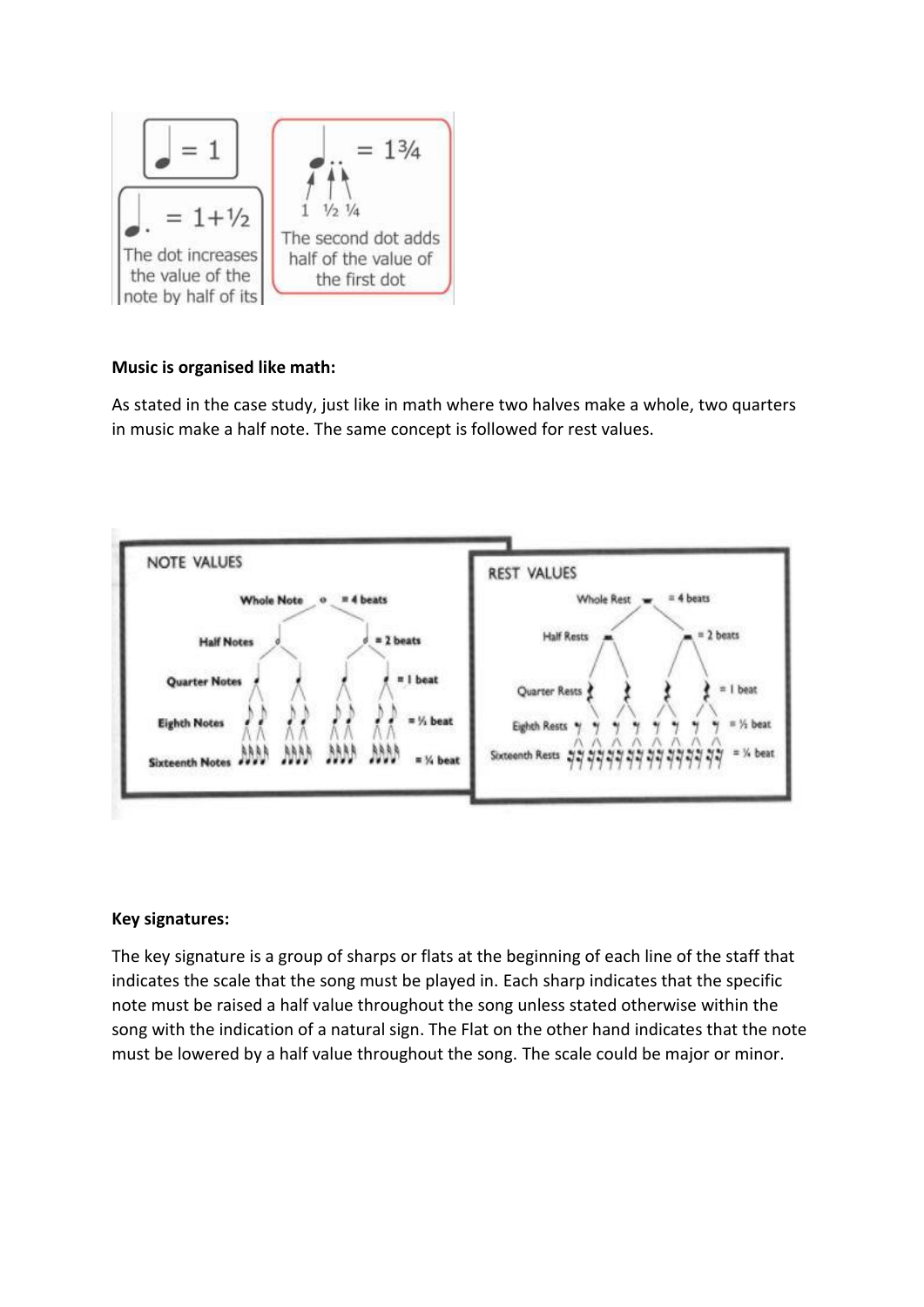### Key signatures: major and relative minor



As seen above the C major and its relative A minor scale are the simplest with no flats and no sharps. As the scales progress, there is an addition of sharps to the Major scale and an addition of flats to the relative minor scales.

#### **How to read music:**

As shown below the lines on the staff are representative of the notes: E G B D F, whereas the spaces represent the notes: F A C E.



A clear depiction of both the bass and the treble staff can be seen below where the notes follow an alphabetical order going from A-G.